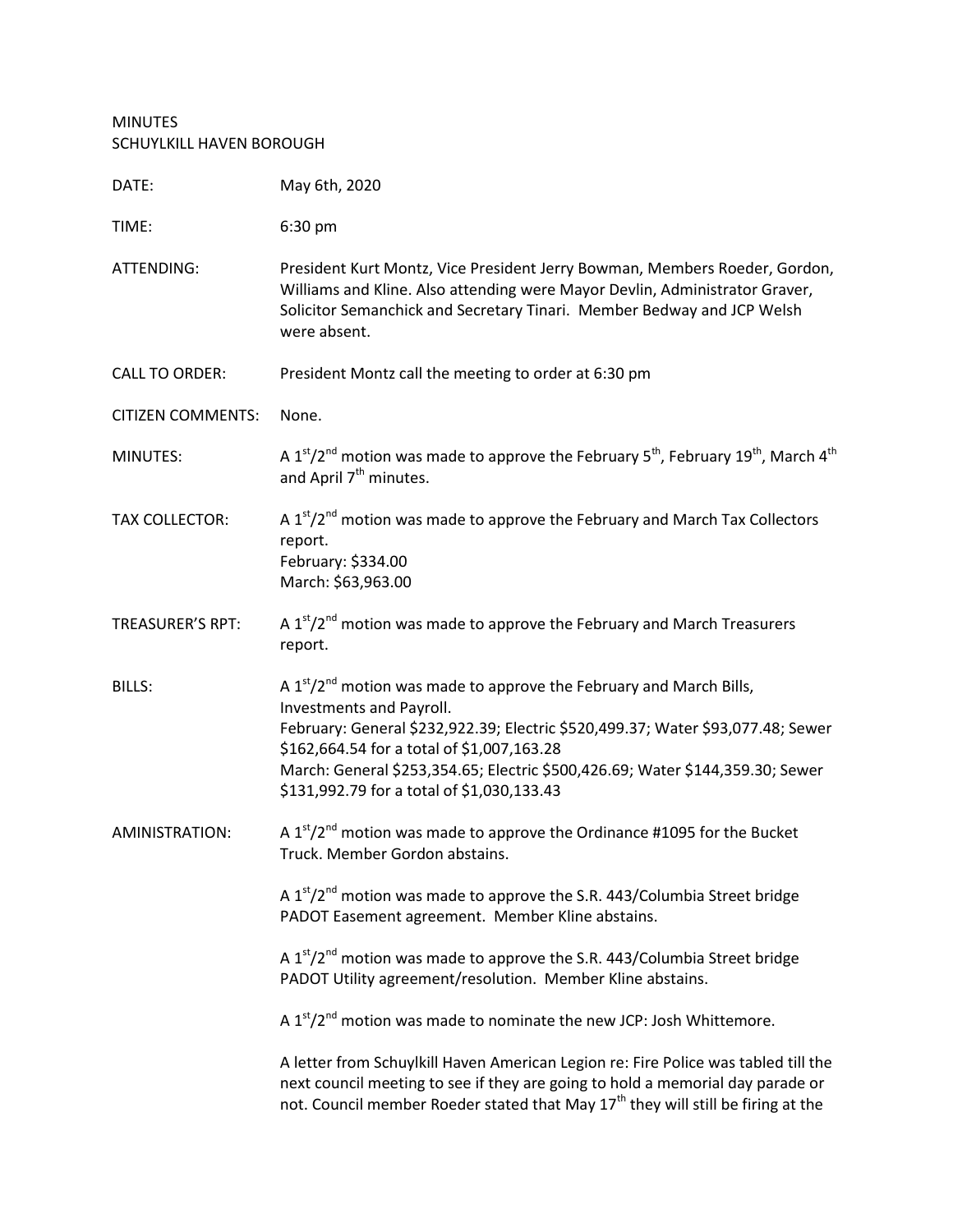memorial.

|                          |                                                                                                                                                                      | A letter from Borough Day committee was presented to council letting them<br>know that 2020 Borough Day was cancelled for this year due to Covid-19.                                      |                                                                                                                             |  |
|--------------------------|----------------------------------------------------------------------------------------------------------------------------------------------------------------------|-------------------------------------------------------------------------------------------------------------------------------------------------------------------------------------------|-----------------------------------------------------------------------------------------------------------------------------|--|
|                          | A $1st/2nd$ motion was made to approve the consultant Entech for the footbridge<br>study. On a roll call vote Roeder voted no.                                       |                                                                                                                                                                                           |                                                                                                                             |  |
|                          | merge together for the primary.                                                                                                                                      | A 1st/2 <sup>nd</sup> motion was made to approve the availability of the senior center for<br>the June 2 <sup>nd</sup> primary. North and West will stay the same and South and East will |                                                                                                                             |  |
| HIGHWAY:                 | A 1st/2 <sup>nd</sup> motion was made to approve the resolution for the 2020 Street Paving<br>project.                                                               |                                                                                                                                                                                           |                                                                                                                             |  |
|                          | A 1st/2 <sup>nd</sup> motion was made to approve/award the lowest bid from H & K Group<br>for the 2020 Street Paving project in the amount of \$99,473.06            |                                                                                                                                                                                           |                                                                                                                             |  |
| WATER:                   | chemicals.                                                                                                                                                           | A 1st/2 <sup>nd</sup> motion was made to approve/award the following water and sewer                                                                                                      |                                                                                                                             |  |
|                          | <b>Shannon Chemical</b><br>Univar<br><b>Brenntag</b><br>Coyne Chemical<br>Main Pool Chemical                                                                         | Phosphate<br>Liquid Alum<br>Potassium Permanganate<br>Flocculent<br>Chlorine<br>Caustic Soda<br>Copper Sulfate                                                                            | \$3,878.00 ton<br>\$292.00 ton<br>\$3,400.00 ton<br>\$1,777.3923 ton<br>\$127.26 150lb cyl<br>$$0.97$ gal<br>\$3,780.00 ton |  |
| <b>CITIZEN COMMENTS:</b> | None.                                                                                                                                                                |                                                                                                                                                                                           |                                                                                                                             |  |
| <b>OTHER BUSINESS:</b>   | Member Bowman stated that the Business association met to discuss the help<br>and support of local businesses.                                                       |                                                                                                                                                                                           |                                                                                                                             |  |
|                          | Member Roeder states that ladies auxiliary helped serve lunches to a nursing<br>home from Benny's.                                                                   |                                                                                                                                                                                           |                                                                                                                             |  |
|                          | Member Williams thanked Secretary Tinari for the setup of the Council Meeting.                                                                                       |                                                                                                                                                                                           |                                                                                                                             |  |
|                          | Member Williams stated that residents are asking him why the Jungle is still<br>open on Main Street. Administrator Graver said to have Mayor Devlin look into<br>in. |                                                                                                                                                                                           |                                                                                                                             |  |
|                          | Member Kline expressed that the street sweeper should not be running due to<br>covid-19.                                                                             |                                                                                                                                                                                           |                                                                                                                             |  |
|                          |                                                                                                                                                                      | Member Gordon stated that there is no police comp time and Thanked<br>Administrator Graver and Mayor Devlin keeping the borough up and running.                                           |                                                                                                                             |  |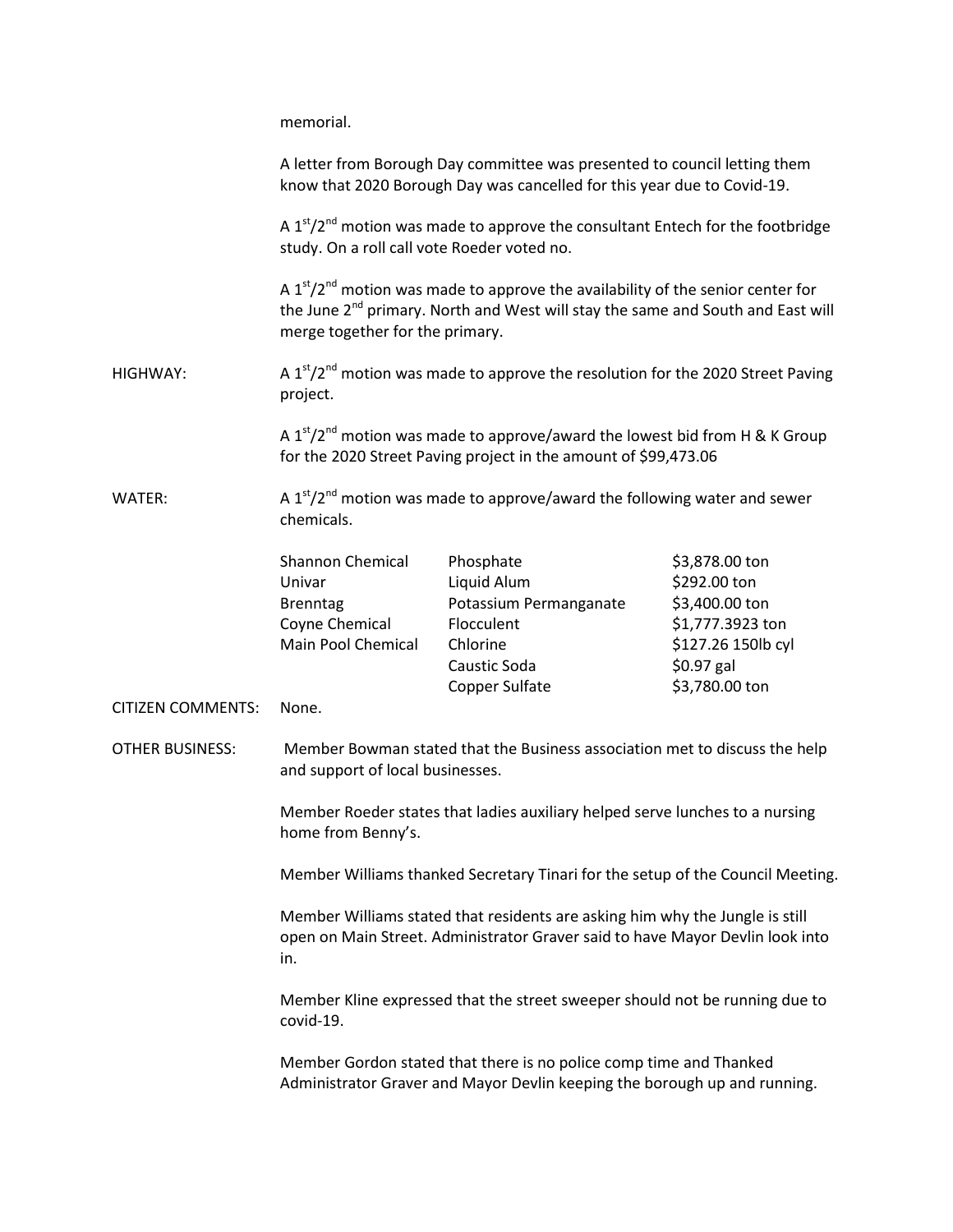|          | Mayor Devlin stated that the fire departments have been wonderful with doing<br>parades for birthday parties and the kids. |
|----------|----------------------------------------------------------------------------------------------------------------------------|
|          | Mayor Devlin also stated that they are going to cancel the senior picnic due to<br>covid-19.                               |
|          | Mayor Devlin informed council about the new police hire Destiny Marshall.                                                  |
|          | Administrator Graver stated that the bypass project should be completed by<br>tomorrow.                                    |
|          | Administrator Graver stated that the compost gate and cameras should be<br>installed in the coming weeks.                  |
| ADJOURN: | There being no further business, the meeting adjourned at 7:13 pm on motion<br>of Roeder/Kline.                            |
|          |                                                                                                                            |

Respectfully Submitted:

Kaitlyn Tinari Borough Secretary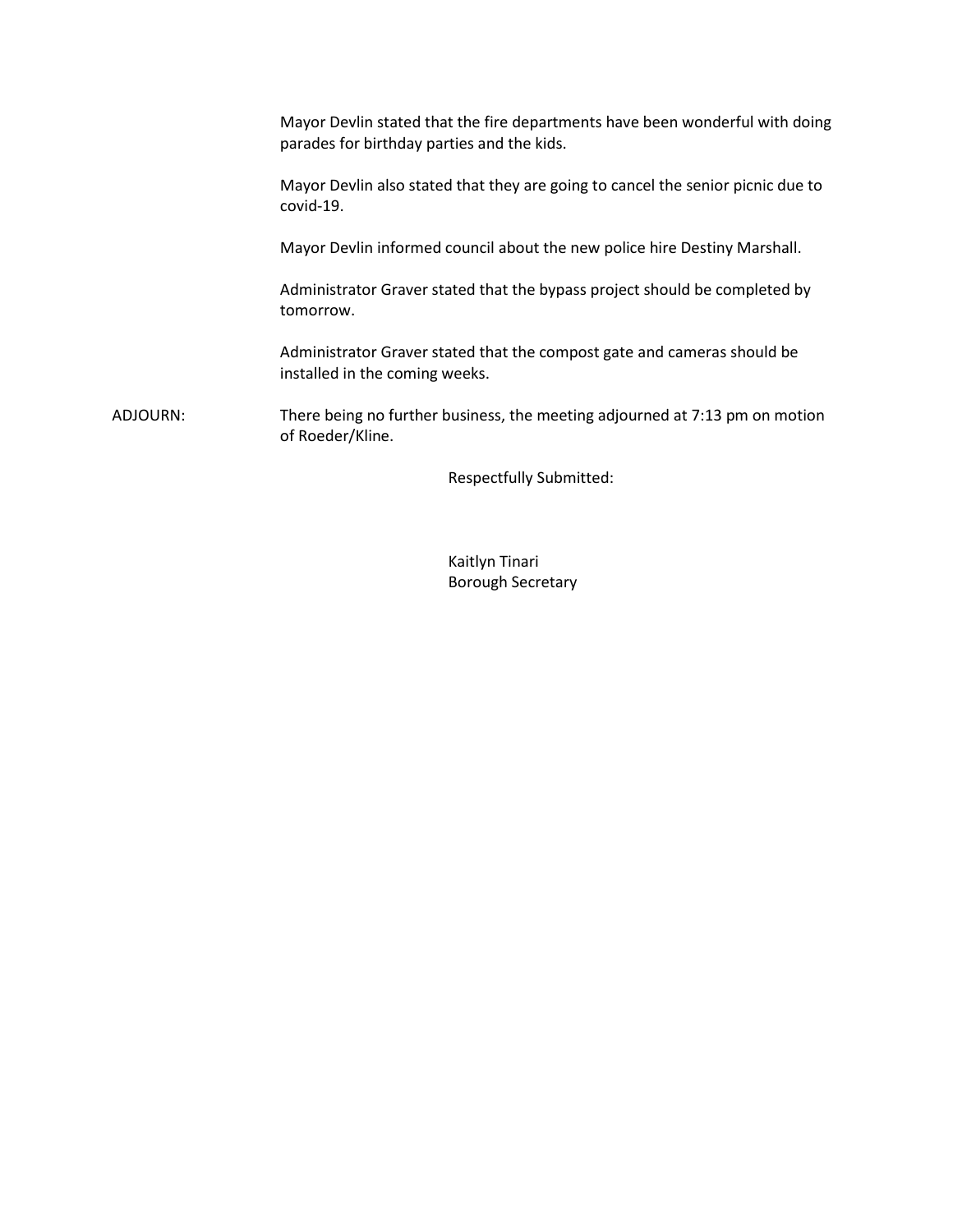## MINUTES SCHUYLKILL HAVEN BOROUGH

| DATE:                    | May 20, 2020                                                                                                                                                                                                                                                                                                     |
|--------------------------|------------------------------------------------------------------------------------------------------------------------------------------------------------------------------------------------------------------------------------------------------------------------------------------------------------------|
| TIME:                    | 6:30 pm                                                                                                                                                                                                                                                                                                          |
| PLACE:                   | Council Chambers, 250 Parkway, Schuylkill Haven                                                                                                                                                                                                                                                                  |
| CDGB:                    | Faith Rickett held a public hearing regarding CDBG funds.                                                                                                                                                                                                                                                        |
| ATTENDING:               | President Kurt Montz, VP Jerry Bowman, Members Gordon, Bedway, Williams<br>and Roeder. Also present were Mayor Devlin, Administrator Graver, Solicitor<br>Semanchick, and Secretary Tinari. Member Bedway and JCP Welsh was absent.                                                                              |
| <b>CALL TO ORDER:</b>    | President Montz called the meeting to order at 6:30 pm with the pledge of<br>allegiance followed by a prayer.                                                                                                                                                                                                    |
| <b>CITIZEN COMMENTS:</b> | Daniel Long, 17 Haven Street questioned Council about an update on ordering 3<br>radios for the fire police. Administrator Graver started he is still talking to Chuck<br>Reed about this matter.                                                                                                                |
| MINUTES:                 | None minutes were approved at this meeting.                                                                                                                                                                                                                                                                      |
| <b>TAX COLLECTOR:</b>    | The Tax Collector's report in the amount of \$79,286 was approved on motion of<br>Gordon/Bowman.                                                                                                                                                                                                                 |
| <b>TREASURER'S RPT:</b>  | Gloria Ebling, Treasurer, presented Council with the April 2020 Treasurers'<br>report. On motion of Gordon/Roeder Council approved this report.                                                                                                                                                                  |
| <b>BILLS:</b>            | The following bills were approved for payment on motion of Roeder/Williams:<br>General \$290,827.28; Electric \$482,361.67; Water \$122,421.80; Sewer<br>\$119,972.14 for a total of \$1,015,582.89                                                                                                              |
| <b>CORRESPONDENCE:</b>   | None                                                                                                                                                                                                                                                                                                             |
| ADMINISTRATION:          | On motion of Gordon/Williams Council approved the April transfers.                                                                                                                                                                                                                                               |
|                          | On motion of Gordon/Williams Council approved the April highway aid<br>transfers.                                                                                                                                                                                                                                |
|                          | On motion of Roeder/Williams council approved to make Riverview depository<br>for the Bonds Proceeds. Member Gordon abstained.                                                                                                                                                                                   |
|                          | On motion of Gordon/Roeder council approved a letter from the Schuylkill<br>Haven American Legion re; Fire Police for their services at the cemetery's. The<br>American Legion also asked to hold a parade for Memorial Day, Council decided<br>to not allow them to hold a parade due to the pandemic Covid-19. |
|                          |                                                                                                                                                                                                                                                                                                                  |